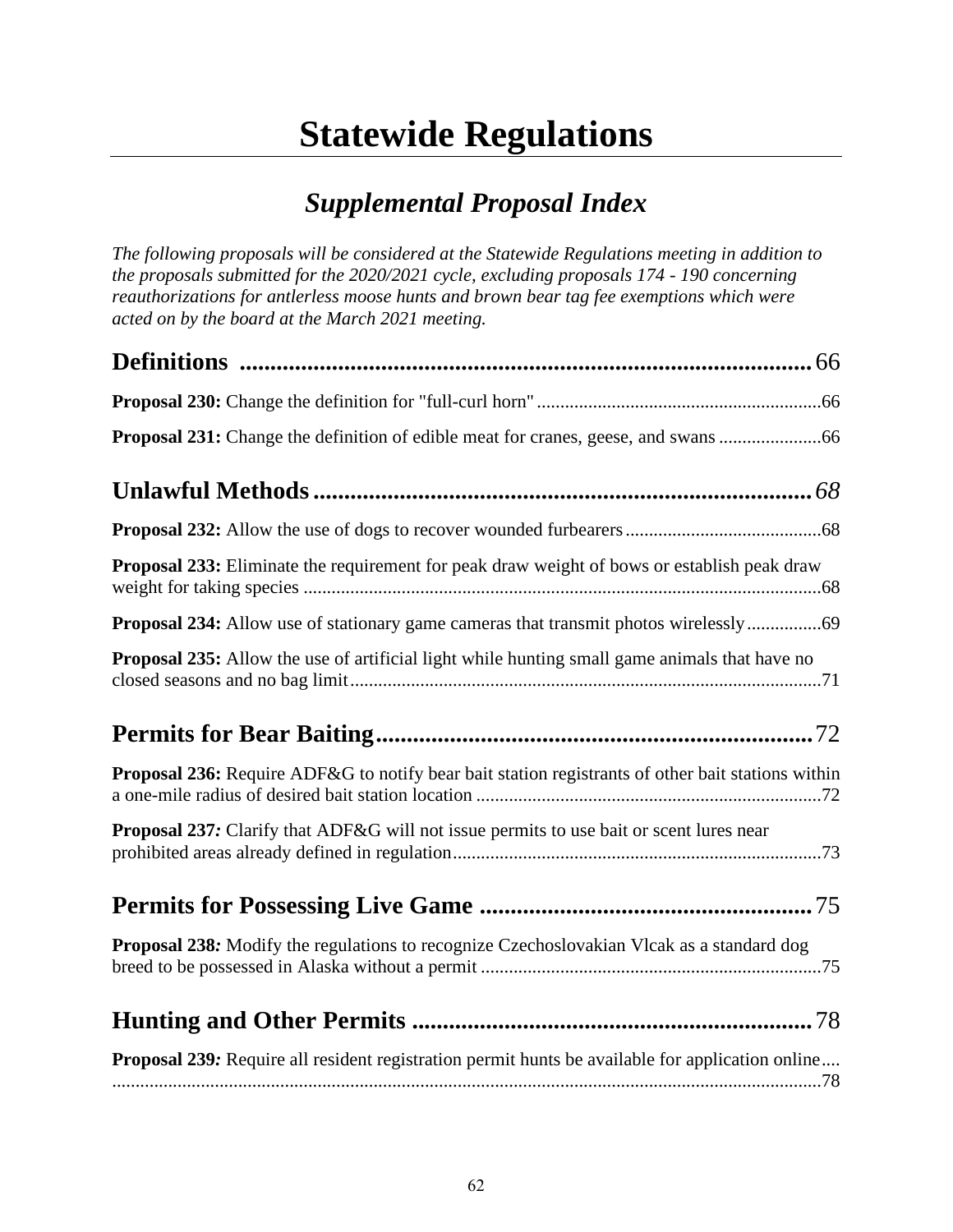| Proposal 240: Allow the sale of a game skin or trophy from a revokable trust 79                                 |
|-----------------------------------------------------------------------------------------------------------------|
| Proposal 241: Remove allocations between guided and non-guided nonresident hunters79                            |
| <b>Proposal 242:</b> Allow hunting permits to be reissued for military personnel under "any official"           |
| Proposal 243: Update 5 AAC 92.050 to recognize changes made by the Alaska Legislature                           |
|                                                                                                                 |
|                                                                                                                 |
| Proposal 245: Eliminate the requirement to salvage rib meat on the bone for moose, caribou and                  |
| Proposal 246: Change the sealing method for Dall sheep to avoid damage to horns                                 |
| (Taking of wolves under predation control implementation plans and harvesting big game by<br>nonresident youth) |
| Proposal 247: Discontinue lethal taking of wolves under predation control implementation                        |
| <b>Proposal 248:</b> Allow nonresident youth to harvest big game on behalf of an adult permit holder            |
| (The following proposals were accepted as Agenda Change Requests)                                               |
|                                                                                                                 |
| <b>Proposal 196:</b> Allow ADF&G to utilize a targeted hunt for registration caribou hunts (RC830 &             |
| <b>Reauthorization of Antlerless Moose Hunts and Brown Bear Tag Fee</b>                                         |
| Proposal 249: Reauthorize the antlerless moose season in the Twentymile/Portage/Placer hunt                     |
|                                                                                                                 |
| Proposal 251: Reauthorize the antlerless moose season on Kalgin Island in Unit 15B 94                           |